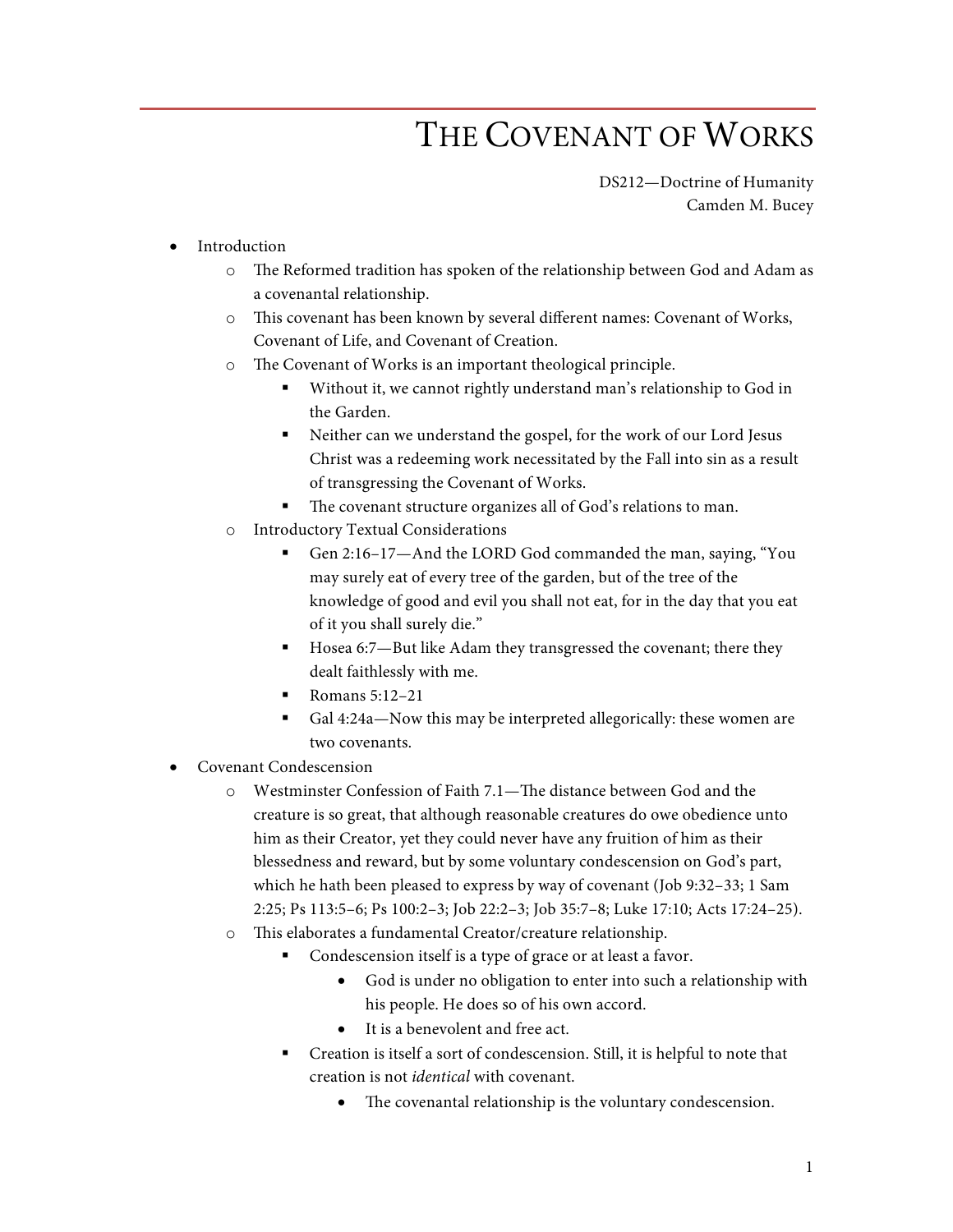- WCF 7.1 presupposes a distance already present in creation. God *then* voluntarily condescended to enter into a covenant with man, whom he created.
- At no point is the ontological distance between Creator and creature closed within the covenantal relationship. The relationship is one of "fruition" as a "blessedness and reward," not one of ontological identity.
- The Nature of the First Covenant
	- o Westminster Standards
		- Westminster Shorter Catechism
			- Q. 12. What special act of providence did God exercise toward man in the estate wherein he was created?
			- A. When God had created man, he entered into a covenant of life with him, upon condition of perfect obedience; forbidding him to eat of the tree of the knowledge of good and evil, upon the pain of death.
		- § Westminster Larger Catechism
			- Q. 20. What was the providence of God toward man in the estate in which he was created?
			- A. The providence of God toward man in the estate in which he was created, was the placing him in paradise, appointing him to dress it, giving him liberty to eat of the fruit of the earth; putting the creatures under his dominion, and ordaining marriage for his help; affording him communion with himself; instituting the Sabbath; entering into a covenant of life with him, upon condition of personal, perfect, and perpetual obedience, of which the tree of life was a pledge; and forbidding to eat of the tree of the knowledge of good and evil, upon the pain of death.
		- Westminster Confession of Faith 7.2—The first covenant made with man was a covenant of works, wherein life was promised to Adam; and in him to his posterity, upon condition of perfect and personal obedience (Gal 3:10, 12; Rom 5:12–20; 10:5; Gen 2:17).
	- o To gain a grasp of the nature of this covenantal relationship, we must recognize several basic features.
		- First, recognize the relationship between Adam and God. These are two parties.
			- This is a bilateral bond. In other words, it goes both ways—not in parity—but in union and communion.
			- God remains the sovereign at all points, but he desires a reciprocal relationship of union and communion with his people.
		- § Second, within this arrangement, God imposes stipulations upon Adam. These are "perfect and personal obedience."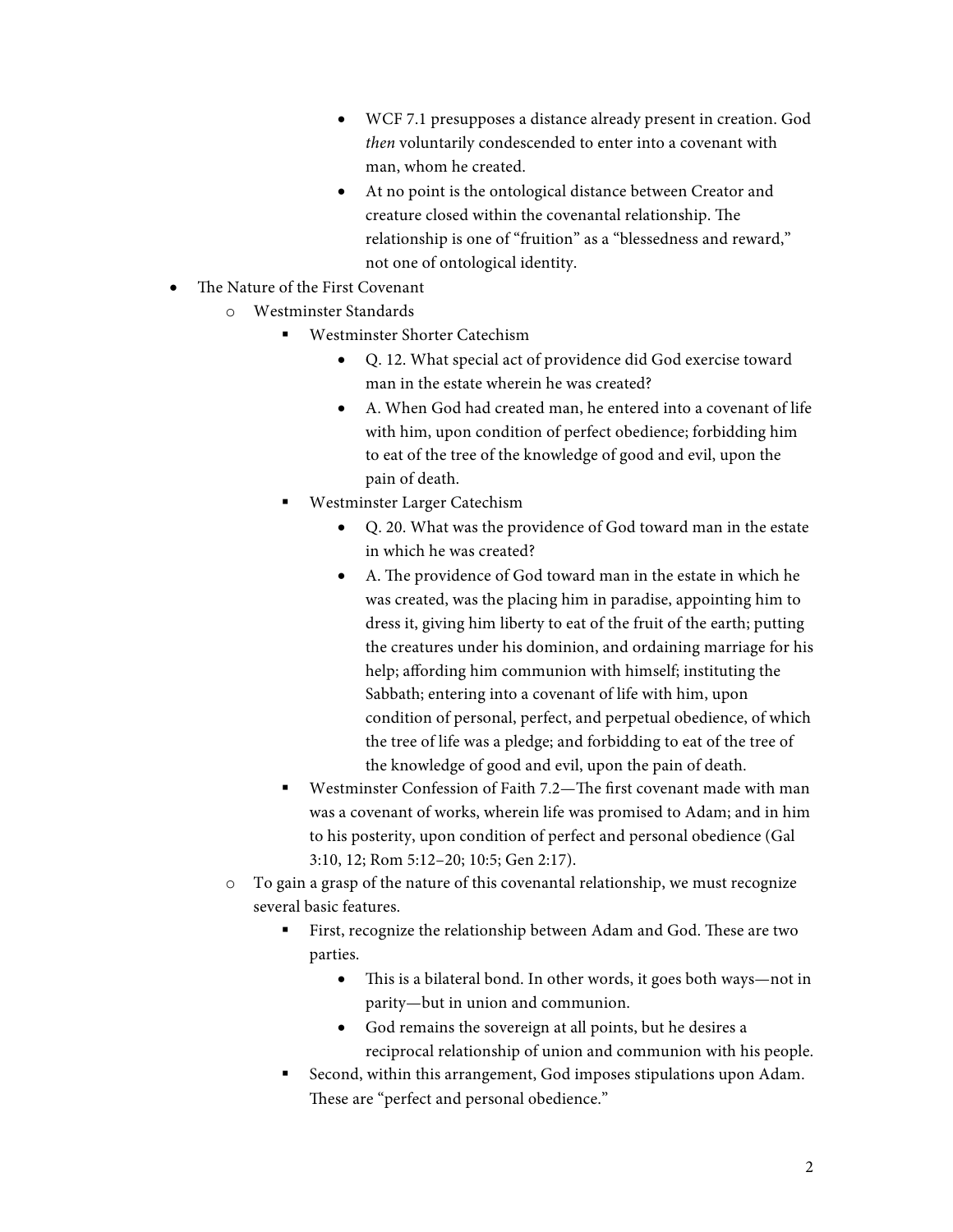- Third, a reward is promised.
	- The reward is life (eschatological life).
	- Adam would have received consummate eschatological life upon the proper achievement of the stipulations of perfect and perpetual obedience.
- Fourth, punishment is threatened for violating the stipulations.
- Fifth, the relationship establishes a bond not only between God and Adam, but also between Adam and those whom he represents.
- o Let's revisit the various names this covenant has been given.
	- § "Covenant of Works" emphasizes the principle according to which Adam was to pass probation and gain his reward.
	- "Covenant of Life" emphasizes the reward offered for obedience.
	- "Covenant of Creation" emphasizes that this was a prelapsarian arrangement given at the time of creation.
- The Comprehensiveness of the Covenant of Works
	- o God deals with his people through a federal head.
		- Adam was the representative.
			- God dealt with Adam while simultaneously dealing with all the people he represents.
			- We'll consider this further when we address original sin and especially the exegesis of Romans 5:12–21.
		- However, for now, it is important to recognize that God *continues* to deal with his people through a federal head.
		- § There are only two: Adam and the second and last Adam, Jesus Christ.
	- o God required perfect obedience.
		- Adam was made in the image of God. As the natural working out of that God-likeness, he was called to live like God, though always as a creature.
		- Adam was created "very good" and without sin. And he was called to *perfect* obedience because that is the nature of God's righteousness.
		- Successful passage through probation would involve complete conformity to God's standard.
	- o Given these two points and the historical reality of the Fall into sin, we can see our need of a Redeemer.
		- The Covenant of Works is comprehensive of our relationship to God. It is also comprehensive of all people.
		- § After the Fall, we all have fallen into an estate of sin and misery. We also are subject to death as the wages of that sin.
- Relationship to the Covenant of Grace
	- o WCF 7:3—Man, by his fall, having made himself incapable of life by that covenant, the Lord was pleased to make a second, commonly called the Covenant of Grace, whereby He freely offereth unto sinners life and salvation by Jesus Christ, requiring of them faith in Him, that they may be saved; and promising to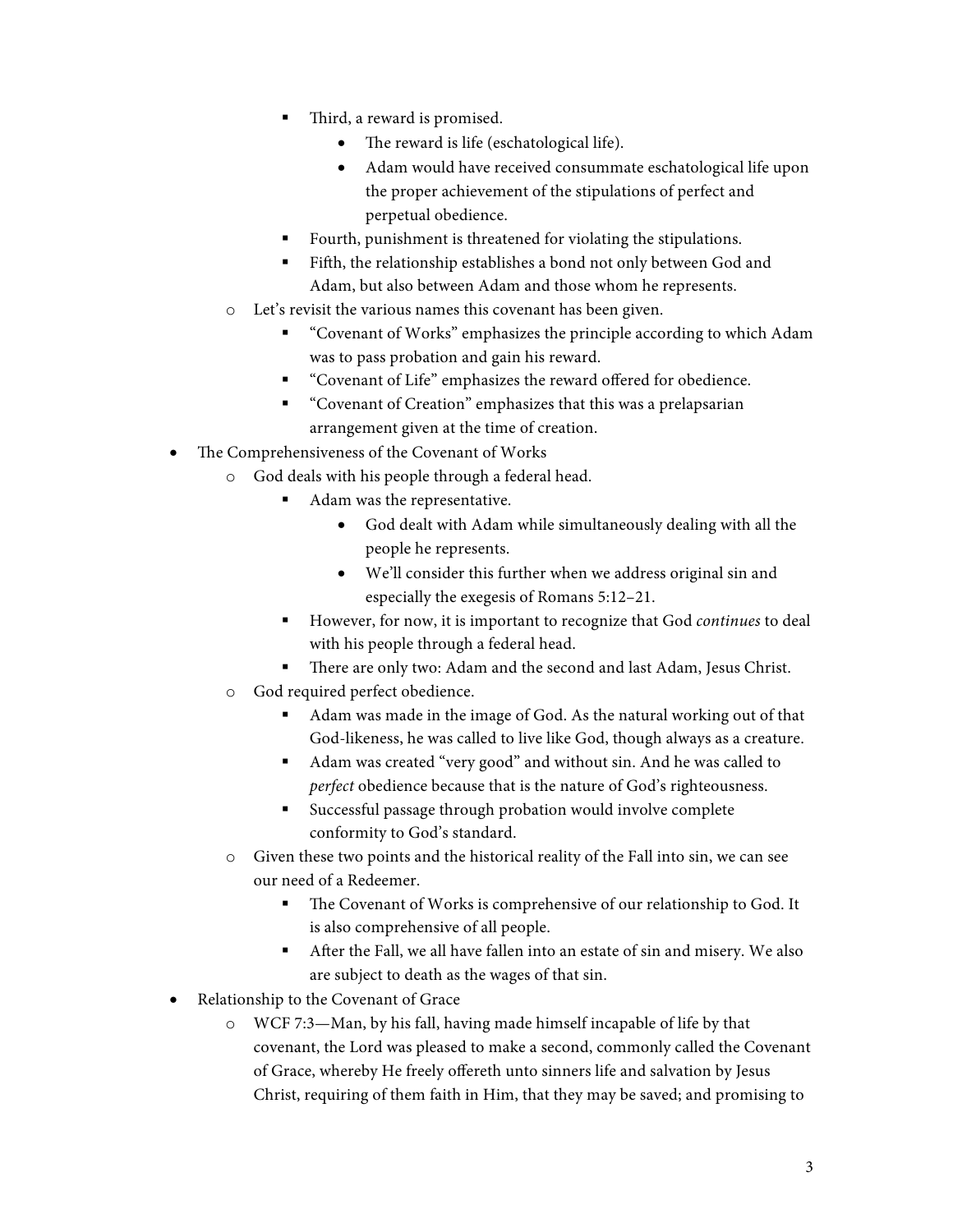give unto all those that are ordained unto eternal life His Holy Spirit, to make them willing, and able to believe.

- In his fall into sin, Adam made himself "incapable of life." Yet after the fall, God offers sinners "life *and* salvation."
- § WCF 8:5—The Lord Jesus, by His perfect obedience and sacrifice of Himself, which He, through the eternal Spirit, once offered up unto God, hath fully satisfied the justice of His Father; and purchased, not only reconciliation, but an everlasting inheritance in the kingdom of heaven for all those whom the Father hath given unto Him.
	- Again, the same reward offered to Adam is secured by Christ.
	- This inheritance was secured for all whom Christ represents.
- o There are many similarities between Adam and Jesus Christ in this covenant history. Still, there are several important differences.
	- Adam needed to obey the command of the Lord perfectly, conforming to his law as revealed.
	- Jesus needed also to obey the command of the Lord perfectly, but he also needed to bear the sanctions from the outset.
	- This necessity points to the need for both Christ's active and passive obedience.
	- § Through Christ's life *and* death, his people may be brought to the originally-intended destination, a heavenly inheritance (cf. 1 Pet 1:3–7; 1 Cor 15:47–58).
- o A Transtestamental Gospel
	- WCF 8:6—Although the work of redemption was not actually wrought by Christ till after His incarnation, yet the virtue, efficacy, and benefits thereof, were communicated unto the elect in all ages successively from the beginning of the world, in and by those promises, types, and sacrifices, wherein He was revealed and signified to be the Seed of the woman, which should bruise the serpent's head, and the Lamb slain from the beginning of the world being yesterday and today the same, and for ever.
	- § There is one savior—whether for people living after Christ's death and resurrection or before.
		- Although in the Old Testament, Christ had yet to come in the flesh to accomplish his work of redemption, he is still the savior of all the elect, the only mediator between God and man.
		- This is possible, because Christ is present in the Old Testament.
		- § Specifically, he is present in promises, types, and sacrifices.
			- More than that, we can elaborate that Christ must be present through the work of the Holy Spirit.
			- These find their fulfillment *and* substance in Christ.
- Objections to the Covenant of Works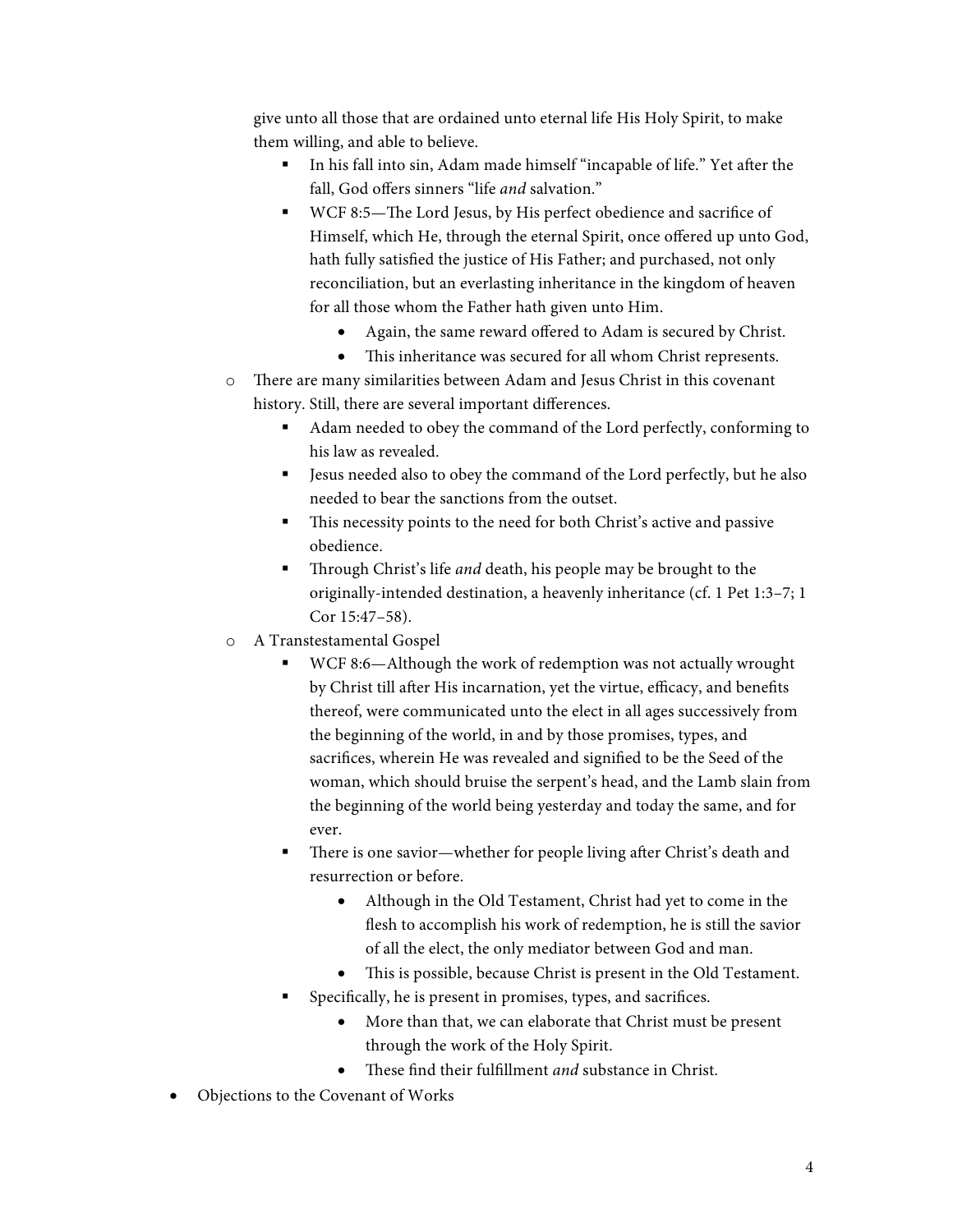- o Some have rejected the Covenant of Works because they believe it introduces a meritocracy or places God in man's debt. Others fail to recognize sufficient Scriptural support.
- o S. G. De Graaf
- o G. C. Berkouwer
- o Herman Hoeksema
- o C. Van der Waal and C. Stam
- o James B. Torrance
- o John Murray
	- Murray describes his objections to the Covenant of Works in "The Covenant of Works: Three Problems" found in *Systematic Theology*, Vol. 2 of *The Collected Writings of John Murray*, pp. 47–59.
	- Murray takes issue with two parts of the "covenant of works" language.
		- First, he doesn't like the use of the word "covenant."
		- Second, he doesn't like the use of the word "works."
	- § To elaborate, he identifies three problems in recognizing a covenant of works in Genesis 2.
		- First, Murray is surely not alone in believing that "works" does not accurately describe the relationship God established with Adam.
		- Second, Murray also argues that Scripture does not explicitly identify this relationship as a covenant.
		- Third, Murray insists that covenants are strictly postlapsarian arrangements.
		- Therefore, for Murray this arrangement is not a *covenant* much less a *covenant of works*.
	- § Nonetheless, Murray argues for an Adamic Administration that is unique as a relationship between God and man.
		- This relationship is unique even when compared to the Mosaic Covenant or the New Covenant.
		- Murray rejects the notion that the Mosaic Covenant includes a republication of principles of the Adamic Administration.
		- Murray recognizes similarities between Adam and Christ, most notably in Romans 5:12ff and 1 Cor 15:22ff.
		- Still, he recognizes differences—as we already have—between them.
			- o Christ had to die in order to secure life for his people.
			- o Christ, therefore, had to redeem his people first.
	- § Characteristics of the Adamic Administration
		- This administration is sovereignly administered by God. And under it, Adam is the head of the human race.